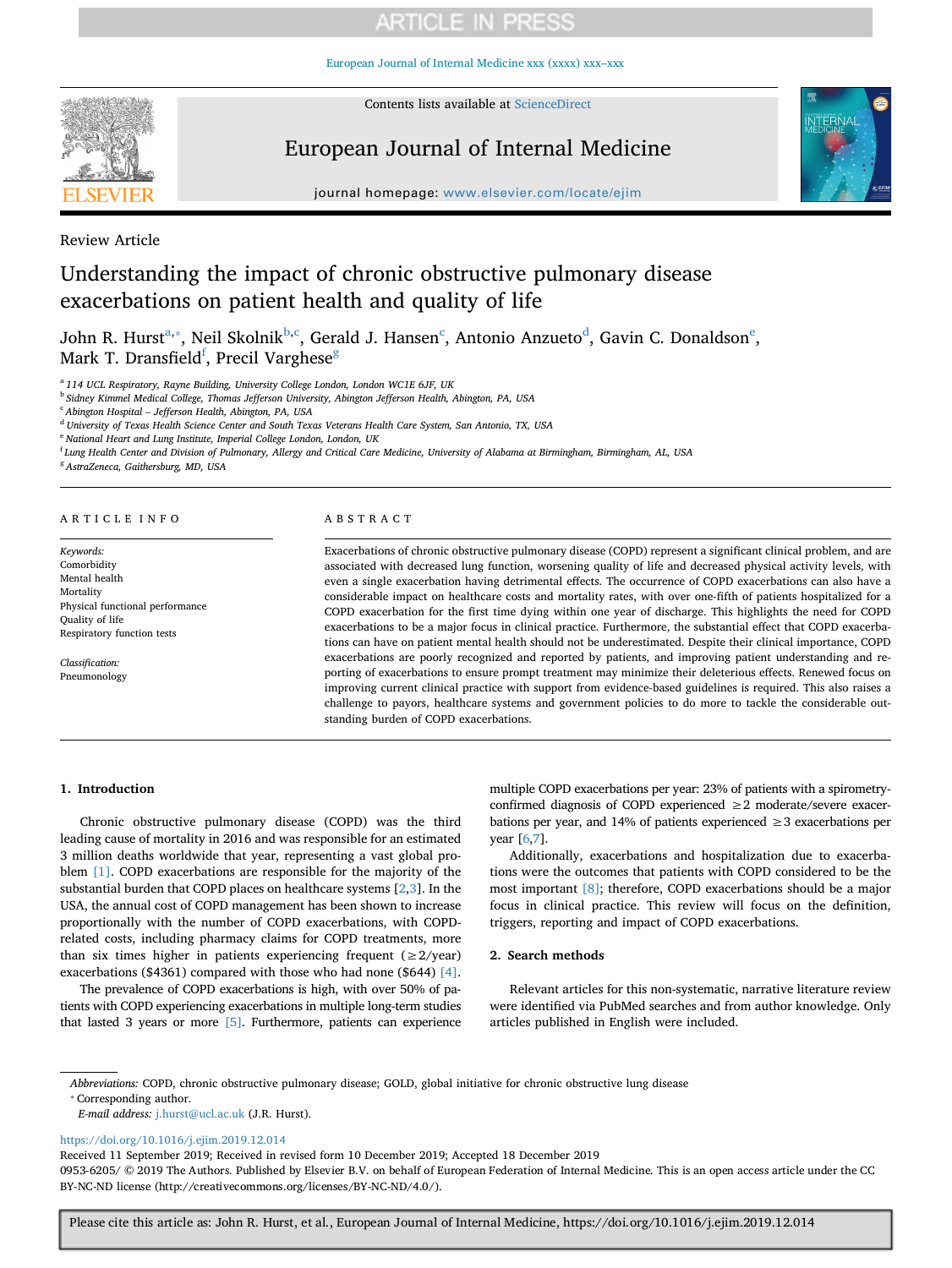#### **3. Definition**

The definitions for COPD exacerbations vary, but the most commonly used definitions are either symptom-based or event-driven [\[9\]](#page-4-8). The Global Initiative for Chronic Obstructive Lung Disease (GOLD) 2020 report defines COPD exacerbations as acute worsenings of respiratory symptoms that require additional treatment, with dyspnea recognized as the key symptom [\[3\].](#page-4-2) Other characteristics may include increased airway inflammation, mucus production, gas trapping, sputum purulence and volume, cough and wheeze [\[3\]](#page-4-2). Since no diagnostic test is available in routine clinical practice, a COPD exacerbation is diagnosed when other causes of symptom changes in patients with COPD have been excluded [[3](#page-4-2)[,10](#page-4-9)].

The severity of COPD exacerbations can be defined as mild, moderate, or severe based on the treatment required and on whether hospitalization is needed [\[3\].](#page-4-2) A mild COPD exacerbation is a worsening of symptoms that can be managed by treatment with short-acting bronchodilators only, although some definitions do not include a requirement for treatment [\[3,](#page-4-2)[11\]](#page-4-10). Moderate COPD exacerbations require treatment with antibiotics and/or oral corticosteroids [\[3\]](#page-4-2). Severe COPD exacerbations require hospitalization or emergency room visits, and patients may also have acute respiratory failure, which can be lifethreatening [\[3\].](#page-4-2) The definition of COPD exacerbation severity should not be confused with the definition of COPD severity, which is classed as mild-to-very severe based on airflow limitation [\[3\].](#page-4-2) Although the classification of exacerbation severity is useful for clinical studies, the severity of a patient's illness in clinical practice should represent a composite of the severity of the underlying disease, the severity and frequency of exacerbations, and any comorbidities. There are also other limitations to these definitions; for example, there are inherent difficulties in validating patient-reported symptoms, patient access to healthcare, the social and financial situation of patients, and the presence of differential diagnoses in patients with COPD, which may mimic an exacerbation [\[12\]](#page-4-11).

## **4. Differential diagnosis**

Differential diagnoses of COPD exacerbations include pneumonia, pneumothorax, pleural effusion, pulmonary embolism, cardiac arrhythmias, and cardiac-related pulmonary edema [\[3\]](#page-4-2).

Difficulties in distinguishing between a COPD exacerbation and pneumonia can occur, since symptoms overlap [[3](#page-4-2),[13\]](#page-4-12), and a history of COPD exacerbations is significantly associated with the occurrence of pneumonia in patients with COPD [\[14\]](#page-4-13). Additionally, short- and longterm outcomes in hospitalized patients with COPD who have pneumonia and those who have COPD exacerbations are similar [\[15\]](#page-4-14). Pneumonia is frequently underdiagnosed in patients hospitalized with a COPD exacerbation [[13,](#page-4-12)[16\]](#page-4-15), and conversely, experience from external adjudication committees, which are often used in clinical trials, has shown that pneumonia can be overdiagnosed (i.e., not confirmed) in patients with COPD. Importantly, findings indicate that patients with COPD who also have pneumonia should potentially be treated differently than those experiencing an exacerbation [\[13](#page-4-12)[,17](#page-4-16)].

Systematic reviews and meta-analyses highlighted that up to one quarter of patients hospitalized with a suspected COPD exacerbation have a pulmonary embolism [[18,](#page-4-17)[19](#page-4-18)], with similar symptoms observed between patients who did and did not have a pulmonary embolism [\[18\]](#page-4-17). Additionally, many patients with COPD exacerbations have cardiac arrhythmias [\[20\]](#page-4-19), and the presence of heart failure alongside COPD is common, resulting in diagnostic challenges in these patients since the symptoms for exacerbations of both diseases overlap [\[21](#page-4-20)[–23](#page-4-21)].

Therefore, misdiagnosis of COPD exacerbations is a potential risk, which could result in inappropriate treatment. With COPD diagnosis, as is true for all medical conditions, it is important to be aware of the relevant differential diagnoses, and to decide which should be further investigated, depending on their importance and likelihood.

#### *J.R. Hurst, et al. European Journal of Internal Medicine xxx (xxxx) xxx–xxx*

#### **5. Triggers**

COPD exacerbations can be triggered by a variety of factors, including respiratory infections (bacteria, fungi and, most importantly, viruses), variations in outdoor temperature and air pollution [\[24\]](#page-4-22). Consequently, a patient's exacerbation frequency can vary from year to year [\[25\]](#page-4-23), and also seasonally. The incidence of exacerbations is  $\sim$  2-fold higher in the winter versus the summer [\[26](#page-4-24)[,27\]](#page-4-25), potentially due to an increased prevalence of respiratory viral infections [\[26,](#page-4-24)[28\]](#page-4-26). Furthermore, exacerbations that occur in the winter, when respiratory viruses are more prevalent in the community, are associated with slow symptom recovery [\[29\].](#page-4-27) In the UK, the presence of pneumonic infiltrates during an exacerbation was more common in winter than in summer, and was associated with increased systemic inflammation [\[30\].](#page-4-28)

Additional independent risk factors for patients experiencing frequent exacerbations ( $\geq 2$  per year) have been reported; these include: (i) demographic characteristics (such as being female); (ii) disease characteristics (increased dyspnea, reduced lung function, poorer quality of life, and prior exacerbations [strongest association]); (iii) comorbidities (such as cardiovascular events, depression, and a history of gastroesophageal reflux or heartburn); and (iv) potential biomarkers such as an elevated white blood cell count ([Fig. 1\)](#page-1-0) [[7](#page-4-6),[31,](#page-4-29)[32\]](#page-4-30).

In addition, high blood eosinophil counts are an independent risk factor for the occurrence of future exacerbations [\[33\],](#page-4-31) and pulmonary artery enlargement (i.e., a ratio of the diameter of the pulmonary artery to the diameter of the aorta of  $> 1$ , a marker of pulmonary hypertension) has been significantly associated with an increased risk of future severe exacerbations [\[34\].](#page-4-32) However, no plasma or serum protein biomarker has been shown to be independently predictive of the occurrence of COPD exacerbations across different patient cohorts [\[35\].](#page-4-33)

COPD exacerbations are more common in patients with higher severity of airflow limitation, a higher symptom burden and a higher frequency of previous exacerbations. Annual exacerbation rates have been reported to at least double between patients with mild-to-moderate airflow limitation and those with very severe airflow limitation [[6](#page-4-5),[36\]](#page-4-34). Moreover, in another study, annual exacerbation rates increased  $\sim$ 3-fold between patients with a low symptom burden and exacerbation

Risk factors for frequent exacerbations include:

<span id="page-1-0"></span>

**Fig. 1.** Independent risk factors associated with frequent exacerbations [[7,](#page-4-6)[31–33](#page-4-29)].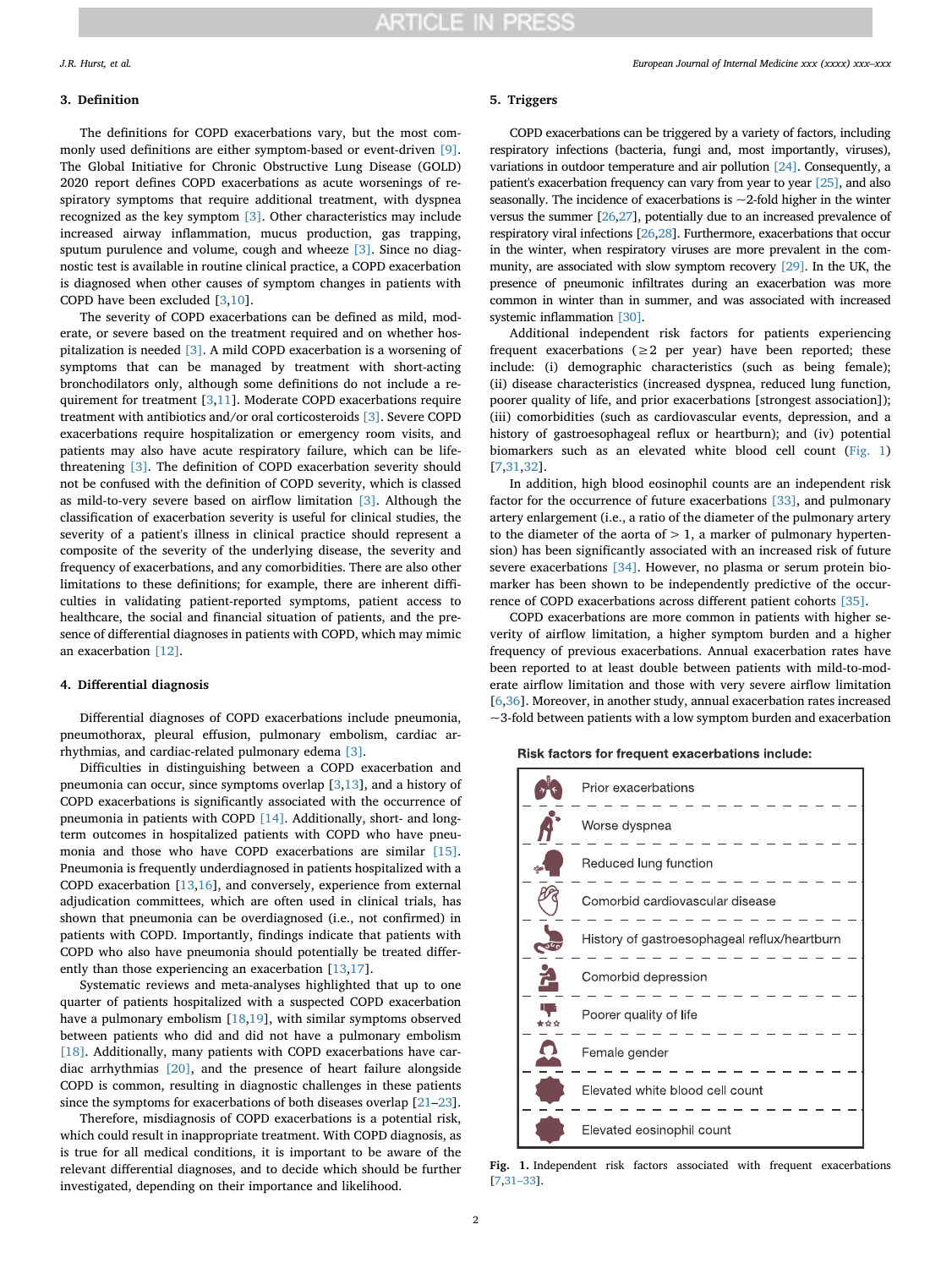risk and those with a high symptom burden and exacerbation risk [\[37\]](#page-4-35).

# **6. Under-recognition and under-reporting**

Exacerbation recognition and reporting by patients is generally poor. Almost three-quarters of patients have difficulties with understanding the term 'exacerbation' [\[38\]](#page-4-36), and ~40% of patients do not immediately take action (e.g., contacting their healthcare provider; increasing their medication dose, or taking a different medication; resting; or reducing or stopping smoking) when they experience an exacerbation [\[39\]](#page-4-37).

Factors that have the potential to influence exacerbation reporting include access to healthcare, distance from the clinic, availability of personal and public transport, the ability to travel to a clinic (for example, if the patient is on oxygen therapy), and limited resources that may prevent general practitioners from making home visits. Unreported COPD exacerbations are associated with slower recovery [\[40\]](#page-4-38), and prompt recognition, reporting, and treatment of COPD exacerbations reduces the duration of symptoms [\[41\].](#page-4-39) Patients who do not report COPD exacerbations remain untreated with maintenance or preventive therapies, highlighting the fact that defining exacerbations based on the treatment provided may not provide a complete picture. Furthermore, exacerbations may not be recognized in patients with undiagnosed COPD; for example, a smoker who receives antibiotics or oral corticosteroids for the treatment of bronchitis may be experiencing a COPD exacerbation.

#### **7. Effect on symptom duration**

Even a single COPD exacerbation has the potential to result in a significant decrease in lung function [\[42\]](#page-4-40) and an increase in the risk of further exacerbations [\[43\]](#page-4-41). Data collected during a randomized controlled trial showed that patients who had experienced  $\geq 1$  exacerbation of any severity since their last study visit had a significantly reduced quality of life, compared with those who had not experienced an exacerbation [\[44\]](#page-4-42). Additionally, in the 2–3 months following a severe exacerbation, patients were at their greatest risk of suffering from another exacerbation [\[43\]](#page-4-41). Each exacerbation further increased the risk of experiencing another event; compared with a first severe exacerbation, the risk of a subsequent severe exacerbation was increased 3-fold following a second severe exacerbation and 24-fold following a tenth severe exacerbation [\[43\].](#page-4-41) The duration of an exacerbation is also linked to an increased risk of further exacerbations and poorer health status in patients with COPD exacerbations [\[45\].](#page-4-43) Exacerbations in which lung function did not recover were associated with viral infection symptoms and an accelerated lung function decline [\[45\]](#page-4-43). Together, these findings show that even one exacerbation can have harmful effects on the patient and highlight the importance of recognizing COPD exacerbations, as prompt treatment may decrease symptoms and lung function decline. A key aim in clinical practice should be to minimize the rate of exacerbations experienced by patients with COPD.

# **8. Effect on lung function**

Many studies have reported the detrimental impact of COPD exacerbations on lung function. COPD exacerbations are associated with accelerated lung function loss, particularly in patients with mild airflow limitation and severe exacerbations [\[46\]](#page-4-44). Additionally, patients who have frequent COPD exacerbations are generally the most symptomatic and have the largest decline in lung function [[47](#page-4-45)[,48](#page-4-46)].

Recovery of lung function following an exacerbation can be prolonged, with findings showing that for 25% of exacerbations, lung function does not return to the patients' pre-exacerbation levels 5 weeks after the event, and that for 7% of exacerbations, lung function does not return to the patients' pre-exacerbation levels after 3 months [\[49\]](#page-4-47). Therefore, patients should be monitored until they have fully recovered from their COPD exacerbation [\[49\].](#page-4-47) While a long symptom duration during a COPD exacerbation was associated with an increased risk of further exacerbations [\[45\]](#page-4-43), a fast recovery in lung function following treatment has been shown to be significantly associated with a lower risk for COPD exacerbations [\[50\]](#page-4-48).

## **9. Effect on quality of life and physical activity**

COPD exacerbations affect many different factors relating to patient quality of life. As expected, patients who experienced frequent exacerbations ( $\geq$ 3/year) had a significantly reduced quality of life compared with patients who experienced less frequent exacerbations  $(<$  3/year) [\[51\].](#page-5-0) Furthermore, the severity of a COPD exacerbation has been shown to correlate with quality of life. Patients who had a recent severe COPD exacerbation had higher levels of activity impairment and reduced health-related quality of life when compared with those who had a recent moderate COPD exacerbation [\[52\]](#page-5-1). However, even a mild COPD exacerbation can adversely impact patient health-related quality of life [\[53\].](#page-5-2) Conversely, a better health-related quality of life has been associated with a lower risk for COPD exacerbations [\[50\].](#page-4-48)

A global patient survey revealed that the majority of patients with COPD felt that exacerbations prevented them from making plans for the future and impacted daily activities such as walking, sleeping, and speaking [\[39\]](#page-4-37). Consistent with this, increased daytime sleepiness, decreased total sleep time, decreased sleep efficiency, and levels of fatigue have been reported during an exacerbation [[54,](#page-5-3)[55](#page-5-4)]. In addition, COPD has previously been associated with sexual dysfunction in males, particularly erectile dysfunction, with most patients dissatisfied with their current and expected sexual function [[56,](#page-5-5)[57\]](#page-5-6). How COPD exacerbations affect sexual functioning has not yet been fully elucidated, but sex hormone levels have been shown to be markedly altered during a COPD exacerbation [\[58\]](#page-5-7), which may have resulted in sexual dysfunction.

Hospitalization due to a COPD exacerbation has been shown to result in physical and functional impairment in patients, which deteriorates further between discharge from hospital and 1 month following the exacerbation [\[59\]](#page-5-8). Exercise capacity and muscle strength were found to decrease when patients suffered even a moderate COPD exacerbation [\[60\]](#page-5-9) and reduced physical activity levels were associated with an increased risk of further exacerbations and mortality [\[61\]](#page-5-10). Additionally, patients with COPD exacerbations may have balance impairments that are associated with increased dyspnea and reduced muscle strength, which may contribute to the high incidence of falls experienced by these patients following hospitalization [\[62\]](#page-5-11).

Hence, a decrease in physical activity levels following a COPD exacerbation can lead to reduced muscle strength, resulting in further physical impairment in patients. The link between COPD exacerbations, physical activity and depression is discussed further on in this review.

# **10. Mortality**

COPD exacerbations have a major impact on mortality [[43,](#page-4-41)[63](#page-5-12)]. Mortality after a severe exacerbation has been found to peak in the first week following hospitalization [\[43\]](#page-4-41), and a UK national audit in 2014 determined an inpatient mortality rate of 4.3% in patients hospitalized for a COPD exacerbation [\[64\].](#page-5-13) Furthermore, a meta-analysis of studies that followed patients for at least 1.5 years after hospital admission reported a predicted case fatality rate of 16%, defined as the 'excess mortality that results from a COPD exacerbation' [\[65\]](#page-5-14). In patients with COPD hospitalized for an exacerbation for the first time, more than one in five died within 1 year of discharge [\[63\]](#page-5-12) and only one-half of patients were alive within 3.6 years [\[43\]](#page-4-41). Moderate and severe exacerbations were associated with an increased mortality risk, which increased with exacerbation frequency [\[66](#page-5-15),[67\]](#page-5-16).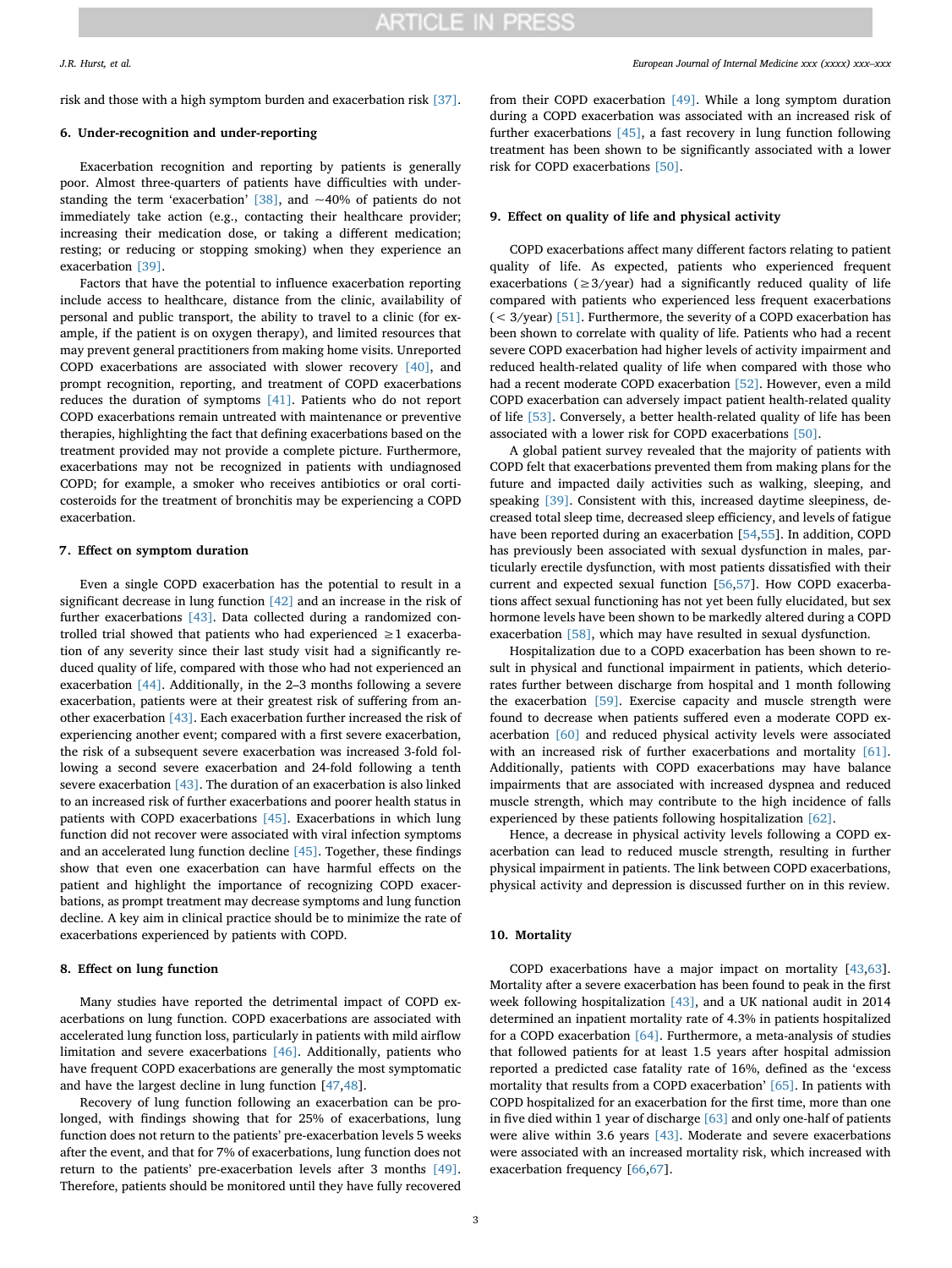#### *J.R. Hurst, et al. European Journal of Internal Medicine xxx (xxxx) xxx–xxx*

### **11. Impact on mental health**

In one study, COPD exacerbations were associated with moderateto-severe depression in nearly half of patients who had experienced exacerbation episodes in the previous year, moderate-to-severe anxiety in more than two-thirds of patients, and post-traumatic stress symptoms in one-third of patients [\[68\].](#page-5-17) Symptoms of anxiety, depression, and post-traumatic stress have been more commonly reported in patients with frequent COPD exacerbations ( $\geq$ 2) versus patients with  $\leq$ 1 COPD exacerbation in the previous year [\[47](#page-4-45)[,68](#page-5-17)]. However, a study comparing the results of patient interviews with physician assessments found that physicians may underestimate the psychological impact of exacerbations on patients [\[69\]](#page-5-18), highlighting the importance of raising physician awareness of these comorbid mental health issues.

Depression and anxiety are also associated with a decrease in physical activity and worsening health-related quality of life, and with increased respiratory symptoms and risk of hospitalization, mortality, and further exacerbations [[70–](#page-5-19)[72\]](#page-5-20). Decreases in physical activity have also been associated with higher levels of depression in patients with a moderate COPD exacerbation [\[60\]](#page-5-9). These findings suggest that, for some patients, decreased physical activity after a COPD exacerbation may result in them becoming housebound, which may, in turn, increase patient depression, thereby creating a vicious cycle, which could lead to further impairments in physical activity for the patient [\(Fig. 2](#page-3-0)).

Prescription data in hospice patients with end-stage COPD – who most likely have severe or very severe airflow limitation, a high symptom burden, and a high risk of exacerbations – have shown that 58.5% were prescribed anxiolytics, 42.4% were prescribed antipsychotics, 19.1% were prescribed antidepressants, and 3.1% were prescribed nonbenzodiazepine hypnotics [\[73\]](#page-5-21). These data indicate that mental health issues may be prevalent in hospice patients with endstage COPD who are at high risk of COPD exacerbations. However, it has been proposed that time-limited anxiety and depression symptoms that occur during COPD exacerbations do not require treatment [\[74\]](#page-5-22), since the exacerbation may be resolved by the time these treatments exert their effects.

COPD not only affects the mental health of patients with COPD; almost two-thirds of people caring for patients with COPD reported anxiety symptoms and approximately one-third reported depression

<span id="page-3-0"></span>

**Fig. 2.** Downward spiral of COPD exacerbations. COPD, chronic obstructive pulmonary disease.

symptoms [\[75\]](#page-5-23). Perceived caregiver burden and patient activity limitation were identified as predictors of anxiety and depression symptoms in caregivers [\[75\]](#page-5-23).

# **12. Association with other comorbidities**

COPD exacerbations have been linked to many different comorbidities, with the presence and number of comorbidities significantly associated with the length and cost of hospitalization [\[76\]](#page-5-24). Additionally, patients with two mild or one severe comorbidity are at an increased risk of exacerbation recurrence [\[77\].](#page-5-25)

Alongside mental health comorbidities, physical comorbidities such as hypertension, diabetes mellitus, chronic heart failure, ischemic heart disease, anemia, and dyslipidemia are common in patients hospitalized for a COPD exacerbation [\[77\].](#page-5-25) COPD exacerbations have been found to increase the risk of cardiovascular disease, including myocardial infarction and stroke [[78–](#page-5-26)[80\]](#page-5-27).

Additionally, heart failure, visual impairment, lung cancer, depression, prostate disorders, asthma, osteoporosis, diabetes, gastroesophageal reflux, and peripheral vascular disease are significantly associated with frequent ( $\geq$  2 per year) exacerbations [\[32](#page-4-30)[,81](#page-5-28)]. Coexisting asthma has also been shown to significantly increase the frequency of severe exacerbations [\[82\]](#page-5-29).

## **13. Discussion and conclusion**

In conclusion, COPD exacerbations represent a significant clinical problem, with deleterious effects on many aspects of patient health status, such as lung function, quality of life, comorbidities, and mortality. Furthermore, patients may take several weeks to recover following a COPD exacerbation.

Improving physician and patient recognition, and increasing awareness of the impact of COPD exacerbations, are key to minimizing detrimental effects. Patient education initiatives are needed to increase their understanding and reporting of COPD exacerbations, allowing swift identification and treatment.

The occurrence of a COPD exacerbation increases the risk of further exacerbations and can result in a progressive cycle of patient decline. Therefore, understanding the predictors of an increased exacerbation risk and prevention of COPD exacerbations should be a key focus of COPD clinical research. Although current treatment options for the prevention and treatment of COPD exacerbations are outlined in the GOLD 2020 report [\[3\]](#page-4-2), further research is required on approaches to better predict and, therefore, prevent COPD exacerbations. To reduce the significant burden of COPD, a concerted effort from healthcare providers, payors, and policymakers is needed to drive early identification of those at risk, improve reporting and increase preventative care*.*

## **Role of the funding source**

AstraZeneca provided funding for medical writing support and employees of AstraZeneca were involved in the writing of this review article and the decision to submit for publication.

### **Declaration of Competing Interest**

J.R. Hurst reports grants, personal fees and non-financial support from pharmaceutical companies that make medicines to treat COPD. N. Skolnik reports nonfinancial support from AstraZeneca, Boehringer Ingelheim, GlaxoSmithKline and Sanofi; personal fees from AstraZeneca, Boehringer Ingelheim and Eli Lilly; and has served on advisory boards for AstraZeneca, Boehringer Ingelheim, Eli Lilly, GlaxoSmithKline, Intarcia, Janssen Pharmaceuticals, Merck, Mylan, Sanofi and Teva Pharmaceutical. G.J. Hansen reports no conflicts of interest. A. Anzueto reports grants or fees from AstraZeneca, Boehringer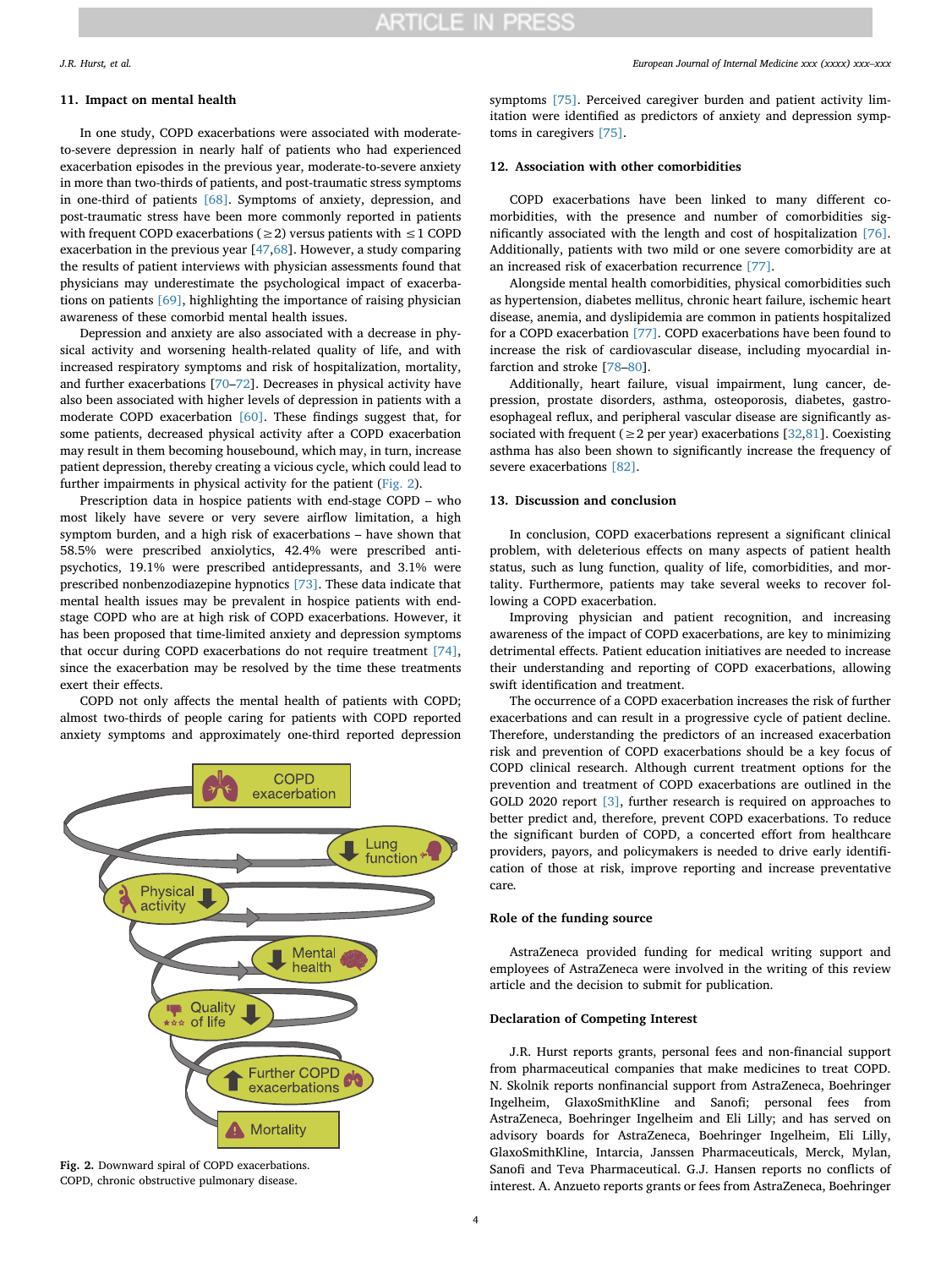Ingelheim, Forest Laboratories, GlaxoSmithKline and Novartis. G.C. Donaldson reports personal fees from the American Thoracic Society, AstraZeneca, Micom Ltd and the Research Foundation Flanders (FWO) outside the submitted work. M.T. Dransfield reports grants from the American Lung Association, the Department of Defense, the Department of Veterans Affairs and the National Heart, Lung, and Blood Institute; personal fees from Mereo and Quark; personal fees and other from AstraZeneca, Boehringer Ingelheim, GlaxoSmithKline and PneumRx; and other from Boston Scientific, Pulmonx, Novartis and Yungjin. P. Varghese is an employee of AstraZeneca.

### **Acknowledgments**

This work was supported by AstraZeneca. Medical writing support, under the direction of the authors, was provided by Pauline Craig, PhD, of CMC Connect, a division of McCann Health Medical Communications Ltd, Glasgow, UK, funded by AstraZeneca, Gaithersburg, USA in accordance with Good Publication Practice (GPP3) guidelines [\[83\].](#page-5-30)

#### **References**

- <span id="page-4-0"></span>[1] World Health Organization, 2018. Global Health Estimates 2016: Deaths by cause, age, sex, by country and by region 2000–2016. Available at: [https://www.who.int/](https://www.who.int/healthinfo/global_burden_disease/estimates/en/) [healthinfo/global\\_burden\\_disease/estimates/en/.](https://www.who.int/healthinfo/global_burden_disease/estimates/en/) Accessed 11 April 2019.
- <span id="page-4-1"></span>[2] [Blasi F, Cesana G, Conti S, Chiodini V, Aliberti S, Fornari C, et al. The clinical and](http://refhub.elsevier.com/S0953-6205(19)30443-1/sbref0001) [economic impact of exacerbations of chronic obstructive pulmonary disease: a co](http://refhub.elsevier.com/S0953-6205(19)30443-1/sbref0001)[hort of hospitalized patients. PLoS One 2014;9:e101228.](http://refhub.elsevier.com/S0953-6205(19)30443-1/sbref0001)
- <span id="page-4-2"></span>[3] Global Initiative for Chronic Obstructive Lung Disease, 2020. 2020 Report: Global Strategy for the Diagnosis, Management and Prevention of COPD. Available at: [https://goldcopd.org.](https://goldcopd.org) Accessed 5 November 2019.
- <span id="page-4-3"></span>[4] [Patel JG, Coutinho AD, Lunacsek OE, Dalal AA. COPD affects worker productivity](http://refhub.elsevier.com/S0953-6205(19)30443-1/sbref0002) [and health care costs. Int J Chron Obstruct Pulmon Dis 2018;13:2301–11.](http://refhub.elsevier.com/S0953-6205(19)30443-1/sbref0002)
- <span id="page-4-4"></span>[5] [Hoogendoorn M, Feenstra TL, Boland M, Briggs AH, Borg S, Jansson SA, et al.](http://refhub.elsevier.com/S0953-6205(19)30443-1/sbref0003) [Prediction models for exacerbations in different COPD patient populations: com](http://refhub.elsevier.com/S0953-6205(19)30443-1/sbref0003)[paring results of five large data sources. Int J Chron Obstruct Pulmon Dis](http://refhub.elsevier.com/S0953-6205(19)30443-1/sbref0003) [2017;12:3183–94.](http://refhub.elsevier.com/S0953-6205(19)30443-1/sbref0003)
- <span id="page-4-5"></span>[6] [Thomas M, Radwan A, Stonham C, Marshall S. COPD exacerbation frequency,](http://refhub.elsevier.com/S0953-6205(19)30443-1/sbref0004) [pharmacotherapy and resource use: an observational study in UK primary care.](http://refhub.elsevier.com/S0953-6205(19)30443-1/sbref0004) [COPD 2014;11:300–9.](http://refhub.elsevier.com/S0953-6205(19)30443-1/sbref0004)
- <span id="page-4-6"></span>[7] [Müllerová H, Shukla A, Hawkins A, Quint J. Risk factors for acute exacerbations of](http://refhub.elsevier.com/S0953-6205(19)30443-1/sbref0005) [COPD in a primary care population: a retrospective observational cohort study. BMJ](http://refhub.elsevier.com/S0953-6205(19)30443-1/sbref0005) [Open 2014;4:e006171.](http://refhub.elsevier.com/S0953-6205(19)30443-1/sbref0005)
- <span id="page-4-7"></span>[8] [Zhang Y, Morgan RL, Alonso-Coello P, Wiercioch W, Bala MM, Jaeschke RR, et al. A](http://refhub.elsevier.com/S0953-6205(19)30443-1/sbref0006) [systematic review of how patients value COPD outcomes. Eur Respir J](http://refhub.elsevier.com/S0953-6205(19)30443-1/sbref0006) [2018;52:1800222.](http://refhub.elsevier.com/S0953-6205(19)30443-1/sbref0006)
- <span id="page-4-8"></span>[9] [Hawkins PE, Alam J, McDonnell TJ, Kelly E. Defining exacerbations in chronic](http://refhub.elsevier.com/S0953-6205(19)30443-1/sbref0007) [obstructive pulmonary disease. Expert Rev Respir Med 2015;9:277–86.](http://refhub.elsevier.com/S0953-6205(19)30443-1/sbref0007)
- <span id="page-4-9"></span>[10] Han MK, Dransfield MT, Martinez FJ, 2019. Chronic obstructive pulmonary disease: definition, clinical manifestations, diagnosis, and staging. Available at: [https://](https://www.uptodate.com/contents/chronic-obstructive-pulmonary-disease-definition-clinical-manifestations-diagnosis-and-staging#H263049556) [www.uptodate.com/contents/chronic-obstructive-pulmonary-disease-definition](https://www.uptodate.com/contents/chronic-obstructive-pulmonary-disease-definition-clinical-manifestations-diagnosis-and-staging#H263049556)[clinical-manifestations-diagnosis-and-staging#H263049556.](https://www.uptodate.com/contents/chronic-obstructive-pulmonary-disease-definition-clinical-manifestations-diagnosis-and-staging#H263049556) Accessed 28 June 2019.
- <span id="page-4-10"></span>[11] Wedzicha JA, Banerii D, Chapman KR, Vestbo J, Roche N, Ayers RT, et al. [Indacaterol-glycopyrronium versus salmeterol-fluticasone for COPD. N Engl J Med](http://refhub.elsevier.com/S0953-6205(19)30443-1/sbref0008) [2016;374:2222–34.](http://refhub.elsevier.com/S0953-6205(19)30443-1/sbref0008)
- <span id="page-4-11"></span>[12] [Hurst JR, Wedzicha JA. What is \(and what is not\) a COPD exacerbation: thoughts](http://refhub.elsevier.com/S0953-6205(19)30443-1/sbref0009) [from the new GOLD guidelines. Thorax 2007;62:198–9.](http://refhub.elsevier.com/S0953-6205(19)30443-1/sbref0009)
- <span id="page-4-12"></span>[13] [Hurst JR. Consolidation and exacerbation of COPD. Med Sci \(Basel\) 2018;6:44.](http://refhub.elsevier.com/S0953-6205(19)30443-1/sbref0010)
- <span id="page-4-13"></span>[14] [Müllerová H, Chigbo C, Hagan GW, Woodhead MA, Miravitlles M, Davis KJ, et al.](http://refhub.elsevier.com/S0953-6205(19)30443-1/sbref0011) [The natural history of community-acquired pneumonia in COPD patients: a popu](http://refhub.elsevier.com/S0953-6205(19)30443-1/sbref0011)[lation database analysis. Respir Med 2012;106:1124–33.](http://refhub.elsevier.com/S0953-6205(19)30443-1/sbref0011)
- <span id="page-4-14"></span>[15] [Huerta A, Crisafulli E, Menéndez R, Martinez R, Soler N, Guerrero M, et al.](http://refhub.elsevier.com/S0953-6205(19)30443-1/sbref0012) [Pneumonic and nonpneumonic exacerbations of COPD: inflammatory response and](http://refhub.elsevier.com/S0953-6205(19)30443-1/sbref0012) [clinical characteristics. Chest 2013;144:1134–42.](http://refhub.elsevier.com/S0953-6205(19)30443-1/sbref0012)
- <span id="page-4-15"></span>[16] [Finney LJ, Padmanaban V, Todd S, Ahmed N, Elkin SL, Mallia P. Validity of the](http://refhub.elsevier.com/S0953-6205(19)30443-1/sbref0013) [diagnosis of pneumonia in hospitalised patients with COPD. ERJ Open Res](http://refhub.elsevier.com/S0953-6205(19)30443-1/sbref0013) [2019;5:00031-2019.](http://refhub.elsevier.com/S0953-6205(19)30443-1/sbref0013)
- <span id="page-4-16"></span>[17] [Scholl T, Kiser TH, Vondracek SF. Evaluation of systemic corticosteroids in patients](http://refhub.elsevier.com/S0953-6205(19)30443-1/sbref0014) [with an acute exacerbation of COPD and a diagnosis of pneumonia. Chronic Obstr](http://refhub.elsevier.com/S0953-6205(19)30443-1/sbref0014) [Pulm Dis 2018;5:57–65.](http://refhub.elsevier.com/S0953-6205(19)30443-1/sbref0014)
- <span id="page-4-17"></span>[18] [Rizkallah J, Man SFP, Sin DD. Prevalence of pulmonary embolism in acute ex](http://refhub.elsevier.com/S0953-6205(19)30443-1/sbref0015)[acerbations of COPD: a systematic review and metaanalysis. Chest](http://refhub.elsevier.com/S0953-6205(19)30443-1/sbref0015) [2009;135:786–93.](http://refhub.elsevier.com/S0953-6205(19)30443-1/sbref0015)
- <span id="page-4-18"></span>[19] [Aleva FE, Voets LWLM, Simons SO, de Mast Q, van der Ven AJAM, Heijdra YF.](http://refhub.elsevier.com/S0953-6205(19)30443-1/sbref0016) [Prevalence and localization of pulmonary embolism in unexplained acute exacer](http://refhub.elsevier.com/S0953-6205(19)30443-1/sbref0016)[bations of COPD: a systematic review and meta-analysis. Chest 2017;151:544–54.](http://refhub.elsevier.com/S0953-6205(19)30443-1/sbref0016)
- <span id="page-4-19"></span>[20] [Rusinowicz T, Zielonka TM, Zycinska K. Cardiac arrhythmias in patients with ex](http://refhub.elsevier.com/S0953-6205(19)30443-1/sbref0017)[acerbation of COPD. Adv Exp Med Biol 2017;1022:53–62.](http://refhub.elsevier.com/S0953-6205(19)30443-1/sbref0017)
- <span id="page-4-20"></span>[21] [Hawkins NM, Petrie MC, Jhund PS, Chalmers GW, Dunn FG, McMurray JJV. Heart](http://refhub.elsevier.com/S0953-6205(19)30443-1/sbref0018)

## *J.R. Hurst, et al. European Journal of Internal Medicine xxx (xxxx) xxx–xxx*

[failure and chronic obstructive pulmonary disease: diagnostic pitfalls and epide](http://refhub.elsevier.com/S0953-6205(19)30443-1/sbref0018)[miology. Eur J Heart Fail 2009;11:130–9.](http://refhub.elsevier.com/S0953-6205(19)30443-1/sbref0018)

- [22] [Minasian AG, van den Elshout FJJ, Dekhuijzen PNR, Vos PJE, Willems FF, van den](http://refhub.elsevier.com/S0953-6205(19)30443-1/sbref0019) [Bergh PJPC, et al. COPD in chronic heart failure: less common than previously](http://refhub.elsevier.com/S0953-6205(19)30443-1/sbref0019) [thought? Heart Lung 2013;42:365–71.](http://refhub.elsevier.com/S0953-6205(19)30443-1/sbref0019)
- <span id="page-4-21"></span>[23] [Hawkins NM, Virani S, Ceconi C. Heart failure and chronic obstructive pulmonary](http://refhub.elsevier.com/S0953-6205(19)30443-1/sbref0020) [disease: the challenges facing physicians and health services. Eur Heart J](http://refhub.elsevier.com/S0953-6205(19)30443-1/sbref0020) [2013;34:2795–803.](http://refhub.elsevier.com/S0953-6205(19)30443-1/sbref0020)
- <span id="page-4-22"></span>[24] [Sama SR, Kriebel D, Gore RJ, DeVries R, Rosiello R. Environmental triggers of COPD](http://refhub.elsevier.com/S0953-6205(19)30443-1/sbref0021) [symptoms: a case cross-over study. BMJ Open Respir Res 2017;4:e000179.](http://refhub.elsevier.com/S0953-6205(19)30443-1/sbref0021)
- <span id="page-4-23"></span>[25] [Han MK, Quibrera PM, Carretta EE, Barr RG, Bleecker ER, Bowler RP, et al.](http://refhub.elsevier.com/S0953-6205(19)30443-1/sbref0022) [Frequency of exacerbations in patients with chronic obstructive pulmonary disease:](http://refhub.elsevier.com/S0953-6205(19)30443-1/sbref0022) [an analysis of the SPIROMICS cohort. Lancet Respir Med 2017;5:619–26.](http://refhub.elsevier.com/S0953-6205(19)30443-1/sbref0022)
- <span id="page-4-24"></span>[26] [Jenkins CR, Celli B, Anderson JA, Ferguson GT, Jones PW, Vestbo J, et al.](http://refhub.elsevier.com/S0953-6205(19)30443-1/sbref0023) [Seasonality and determinants of moderate and severe COPD exacerbations in the](http://refhub.elsevier.com/S0953-6205(19)30443-1/sbref0023) [TORCH study. Eur Respir J 2012;39:38–45.](http://refhub.elsevier.com/S0953-6205(19)30443-1/sbref0023)
- <span id="page-4-25"></span>[27] [Wise RA, Calverley PMA, Carter K, Clerisme-Beaty E, Metzdorf N, Anzueto A.](http://refhub.elsevier.com/S0953-6205(19)30443-1/sbref0024) [Seasonal variations in exacerbations and deaths in patients with COPD during the](http://refhub.elsevier.com/S0953-6205(19)30443-1/sbref0024) TIOSPIRⓇ [trial. Int J Chron Obstruct Pulmon Dis 2018;13:605–16.](http://refhub.elsevier.com/S0953-6205(19)30443-1/sbref0024)
- <span id="page-4-26"></span>[28] [Donaldson GC, Wedzicha JA. The causes and consequences of seasonal variation in](http://refhub.elsevier.com/S0953-6205(19)30443-1/sbref0025) [COPD exacerbations. Int J Chron Obstruct Pulmon Dis 2014;9:1101–10.](http://refhub.elsevier.com/S0953-6205(19)30443-1/sbref0025)
- <span id="page-4-27"></span>[29] [Aaron SD, Donaldson GC, Whitmore GA, Hurst JR, Ramsay T, Wedzicha JA. Time](http://refhub.elsevier.com/S0953-6205(19)30443-1/sbref0026) [course and pattern of COPD exacerbation onset. Thorax 2012;67:238–43.](http://refhub.elsevier.com/S0953-6205(19)30443-1/sbref0026)
- <span id="page-4-28"></span>[30] [Williams NP, Ostridge K, Devaster JM, Kim V, Coombs NA, Bourne S, et al. Impact](http://refhub.elsevier.com/S0953-6205(19)30443-1/sbref0027) [of radiologically stratified exacerbations: insights into pneumonia aetiology in](http://refhub.elsevier.com/S0953-6205(19)30443-1/sbref0027) [COPD. Respir Res 2018;19:143.](http://refhub.elsevier.com/S0953-6205(19)30443-1/sbref0027)
- <span id="page-4-29"></span>[31] [McGarvey L, Lee AJ, Roberts J, Gruffydd-Jones K, McKnight E, Haughney J.](http://refhub.elsevier.com/S0953-6205(19)30443-1/sbref0028) [Characterisation of the frequent exacerbator phenotype in COPD patients in a large](http://refhub.elsevier.com/S0953-6205(19)30443-1/sbref0028) [UK primary care population. Respir Med 2015;109:228–37.](http://refhub.elsevier.com/S0953-6205(19)30443-1/sbref0028)
- <span id="page-4-30"></span>[32] [Hurst JR, Vestbo J, Anzueto A, Locantore N, Müllerová H, Tal-Singer R, et al.](http://refhub.elsevier.com/S0953-6205(19)30443-1/sbref0029) [Susceptibility to exacerbation in chronic obstructive pulmonary disease. N Engl J](http://refhub.elsevier.com/S0953-6205(19)30443-1/sbref0029) [Med 2010;363:1128–38.](http://refhub.elsevier.com/S0953-6205(19)30443-1/sbref0029)
- <span id="page-4-31"></span>[33] [Zeiger RS, Tran TN, Butler RK, Schatz M, Li Q, Khatry DB, et al. Relationship of](http://refhub.elsevier.com/S0953-6205(19)30443-1/sbref0030) [blood eosinophil count to exacerbations in chronic obstructive pulmonary disease. J](http://refhub.elsevier.com/S0953-6205(19)30443-1/sbref0030) [Allergy Clin Immunol Pract 2018;6:944-54.e5.](http://refhub.elsevier.com/S0953-6205(19)30443-1/sbref0030)
- <span id="page-4-32"></span>[34] [Wells JM, Washko GR, Han MK, Abbas N, Nath H, Mamary AJ, et al. Pulmonary](http://refhub.elsevier.com/S0953-6205(19)30443-1/sbref0031) [arterial enlargement and acute exacerbations of COPD. N Engl J Med](http://refhub.elsevier.com/S0953-6205(19)30443-1/sbref0031) [2012;367:913–21.](http://refhub.elsevier.com/S0953-6205(19)30443-1/sbref0031)
- <span id="page-4-33"></span>[35] [Keene JD, Jacobson S, Kechris K, Kinney GL, Foreman MG, Doerschuk CM, et al.](http://refhub.elsevier.com/S0953-6205(19)30443-1/sbref0032) [Biomarkers predictive of exacerbations in the SPIROMICS and COPDGene cohorts.](http://refhub.elsevier.com/S0953-6205(19)30443-1/sbref0032) [Am J Respir Crit Care Med 2017;195:473–81.](http://refhub.elsevier.com/S0953-6205(19)30443-1/sbref0032)
- <span id="page-4-34"></span>[36] [Overbeek JA, Penning-van Beest FJA, Balp MM, Dekhuijzen PN, Herings RMC.](http://refhub.elsevier.com/S0953-6205(19)30443-1/sbref0033) [Burden of exacerbations in patients with moderate to very severe COPD in the](http://refhub.elsevier.com/S0953-6205(19)30443-1/sbref0033) [Netherlands: a real-life study. COPD 2015;12:132–43.](http://refhub.elsevier.com/S0953-6205(19)30443-1/sbref0033)
- <span id="page-4-35"></span>[37] [Merinopoulou E, Raluy-Callado M, Ramagopalan S, MacLachlan S, Khalid JM.](http://refhub.elsevier.com/S0953-6205(19)30443-1/sbref0034) [COPD exacerbations by disease severity in England. Int J Chron Obstruct Pulmon](http://refhub.elsevier.com/S0953-6205(19)30443-1/sbref0034) [Dis 2016;11:697–709.](http://refhub.elsevier.com/S0953-6205(19)30443-1/sbref0034)
- <span id="page-4-36"></span>[38] [Korpershoek YJG, Vervoort SCJM, Nijssen LIT, Trappenburg JCA, Schuurmans MJ.](http://refhub.elsevier.com/S0953-6205(19)30443-1/sbref0035) [Factors influencing exacerbation-related self-management in patients with COPD: a](http://refhub.elsevier.com/S0953-6205(19)30443-1/sbref0035) [qualitative study. Int J Chron Obstruct Pulmon Dis 2016;11:2977–90.](http://refhub.elsevier.com/S0953-6205(19)30443-1/sbref0035)
- <span id="page-4-37"></span>[39] [Barnes N, Calverley PMA, Kaplan A, Rabe KF. Chronic obstructive pulmonary dis](http://refhub.elsevier.com/S0953-6205(19)30443-1/sbref0036)[ease and exacerbations: patient insights from the global Hidden Depths of COPD](http://refhub.elsevier.com/S0953-6205(19)30443-1/sbref0036) [survey. BMC Pulm Med 2013;13:54.](http://refhub.elsevier.com/S0953-6205(19)30443-1/sbref0036)
- <span id="page-4-38"></span>[40] [Jones PW, Lamarca R, Chuecos F, Singh D, Agusti A, Bateman ED, et al.](http://refhub.elsevier.com/S0953-6205(19)30443-1/sbref0037) [Characterisation and impact of reported and unreported exacerbations: results from](http://refhub.elsevier.com/S0953-6205(19)30443-1/sbref0037) [ATTAIN. Eur Respir J 2014;44:1156–65.](http://refhub.elsevier.com/S0953-6205(19)30443-1/sbref0037)
- <span id="page-4-39"></span>[41] [Wilkinson TM, Donaldson GC, Hurst JR, Seemungal TA, Wedzicha JA. Early therapy](http://refhub.elsevier.com/S0953-6205(19)30443-1/sbref0038) [improves outcomes of exacerbations of chronic obstructive pulmonary disease. Am](http://refhub.elsevier.com/S0953-6205(19)30443-1/sbref0038) [J Respir Crit Care Med 2004;169:1298–303.](http://refhub.elsevier.com/S0953-6205(19)30443-1/sbref0038)
- <span id="page-4-40"></span>[42] [Halpin DMG, Decramer M, Celli BR, Mueller A, Metzdorf N, Tashkin DP. Effect of a](http://refhub.elsevier.com/S0953-6205(19)30443-1/sbref0039) [single exacerbation on decline in lung function in COPD. Respir Med](http://refhub.elsevier.com/S0953-6205(19)30443-1/sbref0039) [2017;128:85–91.](http://refhub.elsevier.com/S0953-6205(19)30443-1/sbref0039)
- <span id="page-4-41"></span>[43] [Suissa S, Dell'Aniello S, Ernst P. Long-term natural history of chronic obstructive](http://refhub.elsevier.com/S0953-6205(19)30443-1/sbref0040) [pulmonary disease: severe exacerbations and mortality. Thorax 2012;67:957–63.](http://refhub.elsevier.com/S0953-6205(19)30443-1/sbref0040)
- <span id="page-4-42"></span>[44] [Roche N, Wedzicha JA, Patalano F, Frent SM, Larbig M, Shen S, et al. COPD ex](http://refhub.elsevier.com/S0953-6205(19)30443-1/sbref0041)[acerbations significantly impact quality of life as measured by SGRQ-C total score:](http://refhub.elsevier.com/S0953-6205(19)30443-1/sbref0041) [results from the FLAME study. Eur Respir J 2017;50:OA1487.](http://refhub.elsevier.com/S0953-6205(19)30443-1/sbref0041)
- <span id="page-4-43"></span>[45] [Donaldson GC, Law M, Kowlessar B, Singh R, Brill SE, Allinson JP, et al. Impact of](http://refhub.elsevier.com/S0953-6205(19)30443-1/sbref0042) [prolonged exacerbation recovery in chronic obstructive pulmonary disease. Am J](http://refhub.elsevier.com/S0953-6205(19)30443-1/sbref0042) [Respir Crit Care Med 2015;192:943–50.](http://refhub.elsevier.com/S0953-6205(19)30443-1/sbref0042)
- <span id="page-4-44"></span>[46] [Dransfield MT, Kunisaki KM, Strand MJ, Anzueto A, Bhatt SP, Bowler RP, et al.](http://refhub.elsevier.com/S0953-6205(19)30443-1/sbref0043) [Acute exacerbations and lung function loss in smokers with and without chronic](http://refhub.elsevier.com/S0953-6205(19)30443-1/sbref0043) [obstructive pulmonary disease. Am J Respir Crit Care Med 2017;195:324–30.](http://refhub.elsevier.com/S0953-6205(19)30443-1/sbref0043)
- <span id="page-4-45"></span>[47] [Kania A, Krenke R, Kuziemski K, Czajkowska-Malinowska M, Celejewska-Wojcik N,](http://refhub.elsevier.com/S0953-6205(19)30443-1/sbref0044) [Kuznar-Kaminska B, et al. Distribution and characteristics of COPD phenotypes](http://refhub.elsevier.com/S0953-6205(19)30443-1/sbref0044)  [results from the Polish sub-cohort of the POPE study. Int J Chron Obstruct Pulmon](http://refhub.elsevier.com/S0953-6205(19)30443-1/sbref0044) [Dis 2018;13:1613–21.](http://refhub.elsevier.com/S0953-6205(19)30443-1/sbref0044)
- <span id="page-4-46"></span>[48] [Donaldson GC, Seemungal TAR, Bhowmik A, Wedzicha JA. Relationship between](http://refhub.elsevier.com/S0953-6205(19)30443-1/sbref0045) [exacerbation frequency and lung function decline in chronic obstructive pulmonary](http://refhub.elsevier.com/S0953-6205(19)30443-1/sbref0045) [disease. Thorax 2002;57:847–52.](http://refhub.elsevier.com/S0953-6205(19)30443-1/sbref0045)
- <span id="page-4-47"></span>[49] [Seemungal TAR, Donaldson GC, Bhowmik A, Jeffries DJ, Wedzicha JA. Time course](http://refhub.elsevier.com/S0953-6205(19)30443-1/sbref0046) [and recovery of exacerbations in patients with chronic obstructive pulmonary dis](http://refhub.elsevier.com/S0953-6205(19)30443-1/sbref0046)[ease. Am J Respir Crit Care Med 2000;161:1608–13.](http://refhub.elsevier.com/S0953-6205(19)30443-1/sbref0046)
- <span id="page-4-48"></span>[50] [Martin AL, Marvel J, Fahrbach K, Cadarette SM, Wilcox TK, Donohue JF. The as](http://refhub.elsevier.com/S0953-6205(19)30443-1/sbref0047)[sociation of lung function and St. George's Respiratory Questionnaire with ex](http://refhub.elsevier.com/S0953-6205(19)30443-1/sbref0047)[acerbations in COPD: a systematic literature review and regression analysis. Respir](http://refhub.elsevier.com/S0953-6205(19)30443-1/sbref0047)